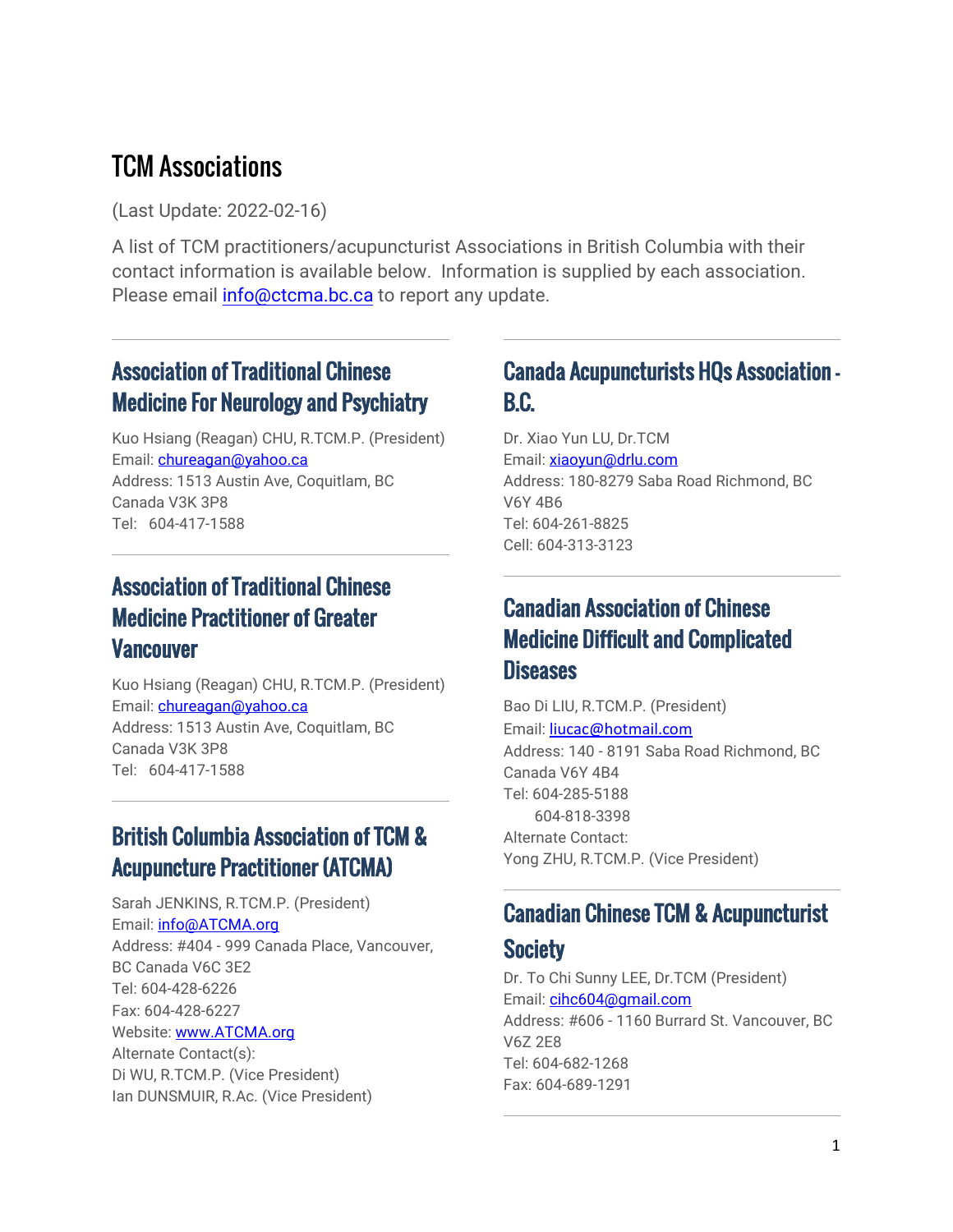#### Canadian Sino – Medical Association

Kuo Hsiang (Reagan) CHU, R.TCM.P. (President) Email: *chureagan@yahoo.ca* Address: 1513 Austin Ave, Coquitlam, BC Canada V3K 3P8 Tel: 604-417-1588

### Eight Constitution Medicine Association of Canada

Joseph Chung (President), R.Ac. Email[: ecmcanada8@gmail.com](mailto:ecmcanada8@gmail.com) Address: #200-60 Eighth St., New Westminster, BC Canada V3M 3P1 Tel: 604-339-8220

# Fu's Subcutaneous Needling Association of Canada

Di WU, R.TCM.P. (President) Email: [wu23di@gmail.com](mailto:wu23di@gmail.com) Address: 101-14955 Victoria Ave, White Rock, BC Canada V4B 1G2 Tel: 236-865-1558 Website: [www.fsnac.ca](http://www.fsnac.ca/)

# Korean Oriental Medicine & Acupuncturists Association of B.C.(KOMAA)

Chang Soo LEE, R.TCM.P. (Secretary) Email: [komaaofbc@gmail.com](mailto:komaaofbc@gmail.com) Address: 2335 Austin Ave. Coquitlam BC Canada V3K 3R9 Tel: 604-514-5303 Website: www.komaa.org (under construction)

# National Traditional Chinese Medicine Association of Canada

Paul Chang-Jen CHEN, R.TCM.P.

#### Email: *[infontcm@gmail.com](mailto:infontcm@gmail.com)*

Address: #520-4400 Hazelbridge Way Richmond, BC V6X 3R8 Tel: 604-275-9578 Fax: 604-275-9578 Website: [www.ntcm.ca](http://www.ntcm.ca/) Alternate Contact: Te-Cheng KAO, R.TCM.P.

# TCM Practitioners & Acupuncturists Society (Pacific Region)

Jia Kevin LU, Dr.TCM (Vice-President) E-mail: [drlujk@hotmail.com](mailto:drlujk@hotmail.com) Address: 218-7031 Westminster Hwy, Richmond V6X 1A3 Tel: 604-270-1818 Fax: 604-270-3998 Alternate Contact: Dr. Tat Wing WONG, Dr.TCM (President)

#### The Union of Traditional Chinese Medicine Associations of Canada (UTCM)

Walton CHE, Dr.TCM Address: 1048-2560 Shell Road, Richmond, BC Canada V6X 0B8 Tel: 604-323-7954

#### United Acupuncturists and TCM Association of B.C.

Dr. Jenny HUANG, Dr.TCM Email: [uatcmabc@gmail.com](mailto:uatcmabc@gmail.com) Address: 3652 West Broadway Vancouver, BC Canada V6R 2B7 Tel: 604-269-3622 Website: [www.uaabc.com](http://www.uaabc.com/) Alternate Contact: Dr. Jennifer GAO, Dr.TCM: 604-732-8655

### World Acupuncture